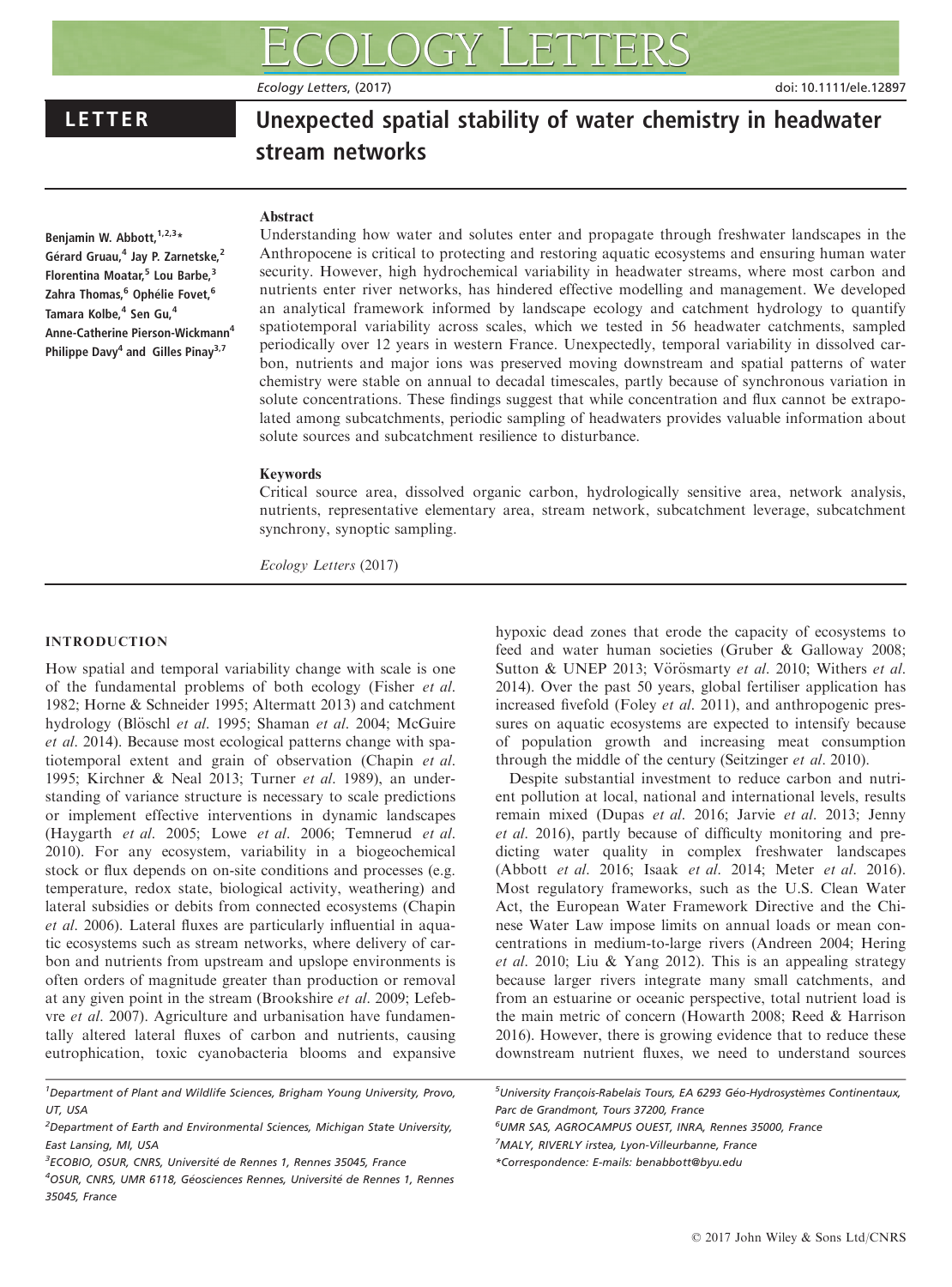and sinks in headwater catchments, where the vast majority of water and solutes enter aquatic ecosystems (Alexander *et al.*) 2007; Bishop et al. 2008; Brookshire et al. 2009; Burt & Pinay 2005; McDonnell & Beven 2014).

It is generally held that the amplitude and frequency of chemical variation in stream networks decrease moving downstream (Burt & Pinay 2005; Creed et al. 2015; Lefebvre et al. 2007). For example, in catchments larger than  $100 \text{ km}^2$ , riverine nutrient loads are deterministically associated with percentage of agricultural cover and associated nutrient inputs (Howarth 2008; Jordan et al. 1997; Omernik et al. 1981), but nutrient loads vary widely despite similar land cover in drainage basins smaller than 20  $km^2$  (Brookshire *et al.* 2009; Burt & Pinay 2005; Lefebvre et al. 2007; Schilling et al. 2013). This breakdown of the relationship between land cover and nutrient load represents an important ecological unknown because 90% of global stream length occurs in catchments smaller than 15  $km^2$  (Bishop *et al.* 2008; Burt & Pinay 2005; Downing 2012). However, quantifying and improving water quality in headwater streams is easier said than done. New sensors of water chemistry produce high-frequency data (Dupas et al. 2016; Kirchner et al. 2004; Ruhala & Zarnetske 2017), but they are too expensive to equip headwater catchments, which are thousands of times more abundant than the larger rivers where most monitoring currently occurs. This headwater conundrum is particularly problematic for developing nations where the largest increases in nutrient pollution are occurring (Seitzinger et al. 2010), and where water quality problems most directly impact human health (Gundry et al. 2004).

Occasional, spatially extensive sampling of headwater streams has long been used to complement high-frequency monitoring of downstream reaches (Kaufmann et al. 1991; Temnerud & Bishop 2005; Wolock et al. 1997). Such synoptic sampling is often interpreted to identify landscape parameters and ecosystem processes correlated with water chemistry, but its utility in predicting longer term water quality is questionable, given the high temporal variability typical of small aquatic ecosystems (Kirchner & Neal 2013). In this context, we developed a new approach for analysing spatiotemporal variance in stream networks. Specifically, building on theory from landscape ecology (Dent & Grimm 1999; Hammond & Kolasa 2014; Turner et al. 1989) and catchment hydrology (Blöschl et al. 1995; McGuire et al. 2014; Rinaldo et al. 1998), we quantified the synchrony of hydrochemical changes, the stability of spatial patterns and the spatial scales of water chemistry drivers. We tested this framework with a previously unpublished dataset from 56 catchments sampled periodically over 12 years in western France. We found that while spatial variance of water chemistry increased moving upstream, temporal variance was not systematically higher in the headwaters, partially because solute concentrations (e.g. carbon and nutrients) varied synchronously among sites. These dynamics created spatial patterns of water chemistry that were relatively stable on seasonal to decadal timescales, suggesting that the spatiotemporal variability in headwaters may not be as intractable as previously believed. Testing the generality of these patterns in different climatic and socioecological conditions could provide a pathway towards understanding terrestrialaquatic connectivity and improving water quality throughout the river network.

#### APPROACH AND METHODS

#### Spatial variance thresholds and subcatchment leverage

While pollutant sources have long been categorised dichotomously as point or non-point (Carpenter et al. 1998), landscape patches contributing or retaining solutes or particulates occur on a size continuum that can change on event, seasonal and interannual timescales (Basu et al. 2010; Liu et al. 2016). Assuming that spatial variability in water chemistry in a stream network depends primarily on the extent and connectivity of upstream sources, we hypothesised that the size of source and sink patches could be assessed by the spatial scale of the collapse (i.e. reduction) in spatial variance (Fig. 1). For a given parameter, this spatial variance threshold is expected to occur where subcatchment size matches the size of patches controlling solute production or removal (Fig. 1b), with downstream reaches less likely to have extreme concentrations because they integrate multiple sources and sink patches. The spatial variability in concentration depends on the strength and connectivity of both source and sink patches superimposed on the structure of the stream network (Fig. 1). This framework is analogous to the representative elementary area concept (Blöschl et al. 1995; Hoef et al. 2006; Zimmer et al. 2013), although we do not assume that variance thresholds remain the same through time or across solutes.

On an applied level, knowing the patch size and location of solute sources and sinks allows identification of subcatchments exerting a disproportionate influence on flux at the catchment outflow (Fig. 1c). Analogous to the concept of leverage in statistical regression, where a value's relative influence on model behaviour depends on its position in factor space, the leverage of a subcatchment on outlet chemistry can be defined in terms of concentration difference from the catchment outlet, subcatchment size and specific discharge:

Subcatchment leverage =  $(C_S - C_O) \times A_S/A_O \times Q_S/Q_O$  (1)

where C is concentration, A is area, Q is specific discharge, S is subcatchment and O is outflow. Subcatchment leverage has units of concentration, or percentage if normalised to outlet concentration, and can be interpreted as the contribution of the subcatchment to catchment-level mass flux. Alternatively stated, subcatchment leverage is the spatially distributed mass balance for each element. If specific discharge is similar between subcatchments, as is sometimes the case at the medium-catchment scale (Asano et al. 2009; Karlsen et al. 2016; Lyon et al. 2012), leverage can be estimated with only concentration and subcatchment area, which are easily measured even in remote or impoverished areas. Spatial variance thresholds tend to occur at the same spatial scales as the subcatchments with greatest leverage, where a large proportion of the subcatchment area is within a single source or sink patch (Fig. 1c).

#### Subcatchment synchrony and spatial stability

The usefulness of a synoptic assessment of variance thresholds and subcatchment leverage depends directly on the temporal persistence of the observed spatial patterns. Streams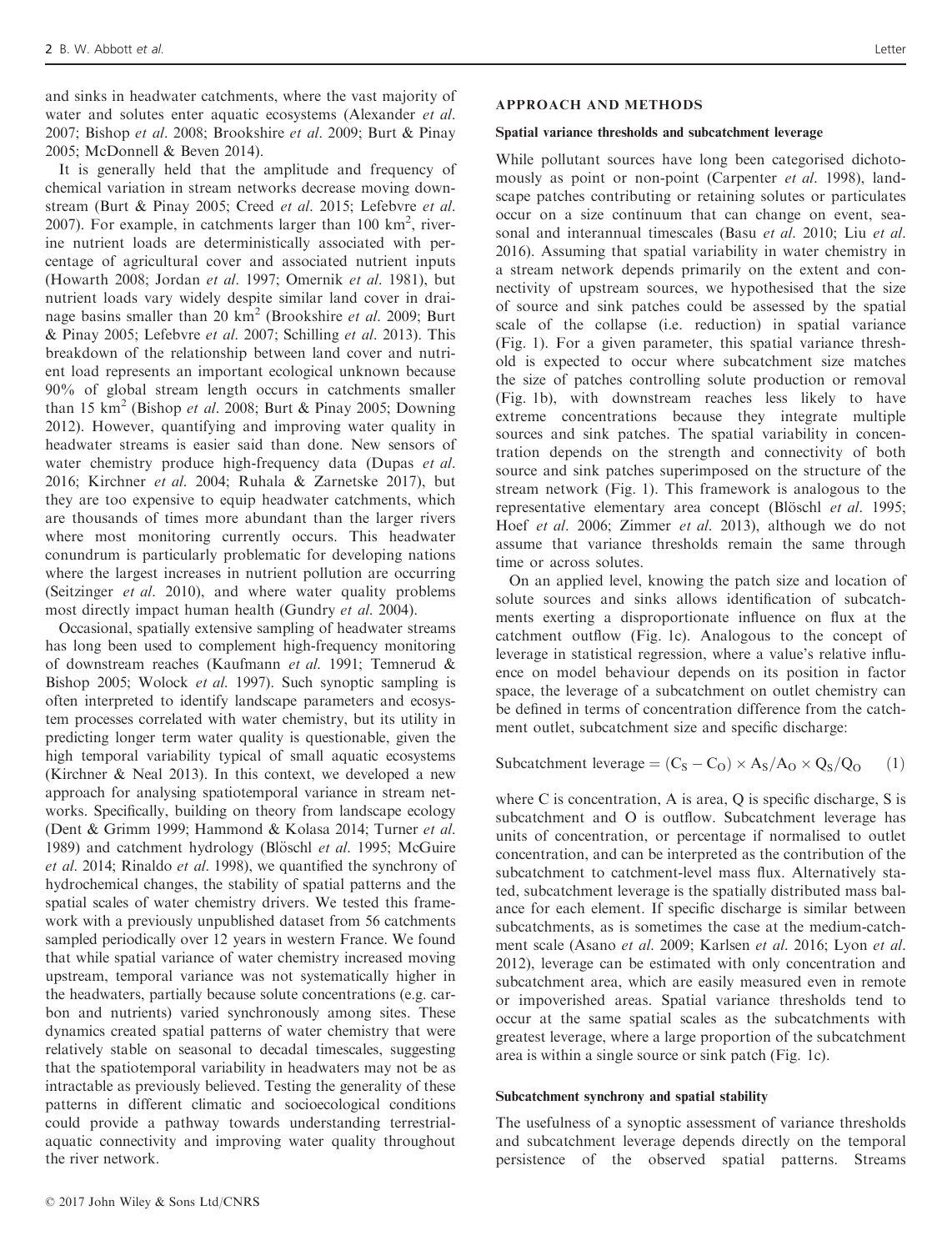

Figure 1 Example patterns of stream network chemistry for three hypothetical solutes distributed in equal quantity to the same 100 km<sup>2</sup> catchment. (a) The distribution of solute sources is represented by shading, where darker patches are strong net sources (100) and lighter patches make no net contribution (0). (b) Simulated solute concentrations at the subcatchment sampling points based on the upstream distribution of solute sources. Although the three solutes have the same concentration at the catchment outlet, differences in source patch size alter the location of the collapse of spatial variance, represented by the vertical coloured bars. (c) The leverage of each subcatchment on catchment outflow concentration (eqn 1). Influence or leverage of a subcatchment on outlet chemistry depends on subcatchment discharge and difference from the outlet concentration. Note that in a real catchment, the variance threshold for a given solute depends on the interaction between patch size, location and strength, and the temporally dynamic extent of the hydrologic network including subsurface flowpaths. Quantifying the variance threshold could just as well reveal the grain size of retention or removal patches as source patches, since the same pattern would be expected for a system with a homogeneous solute source (e.g. atmospheric deposition or large-scale geologic source) but nonhomogeneous retention capacity.

experience temporal variability in chemistry because of hydrologic pulses and fluctuations in biogeochemical activity (Erlandsson et al. 2008; Raymond et al. 2016; Rinaldo et al. 1998). As pulses move through stream networks, their downstream attenuation or preservation depends on the synchrony of pulse generation in subcatchments (Fig. 2a). If the chemistry of upstream subcatchments changes asynchronously, destructive interference reduces downstream temporal variance, but if change is synchronous, downstream temporal variance is preserved (Fig. 2b). Synchrony among subcatchments can be quantified by temporal covariance in water chemistry:

Subcatchment synchrony = 
$$
\frac{\sum_{i=1}^{n} (x_i - \bar{x})(y_i - \bar{y})}{n - 1}
$$
 (2)

where x and y are the concentrations in the two subcatchments and n is number of repeat samplings.

Even when concentrations vary synchronously among subcatchments, the relative spatial structure in the stream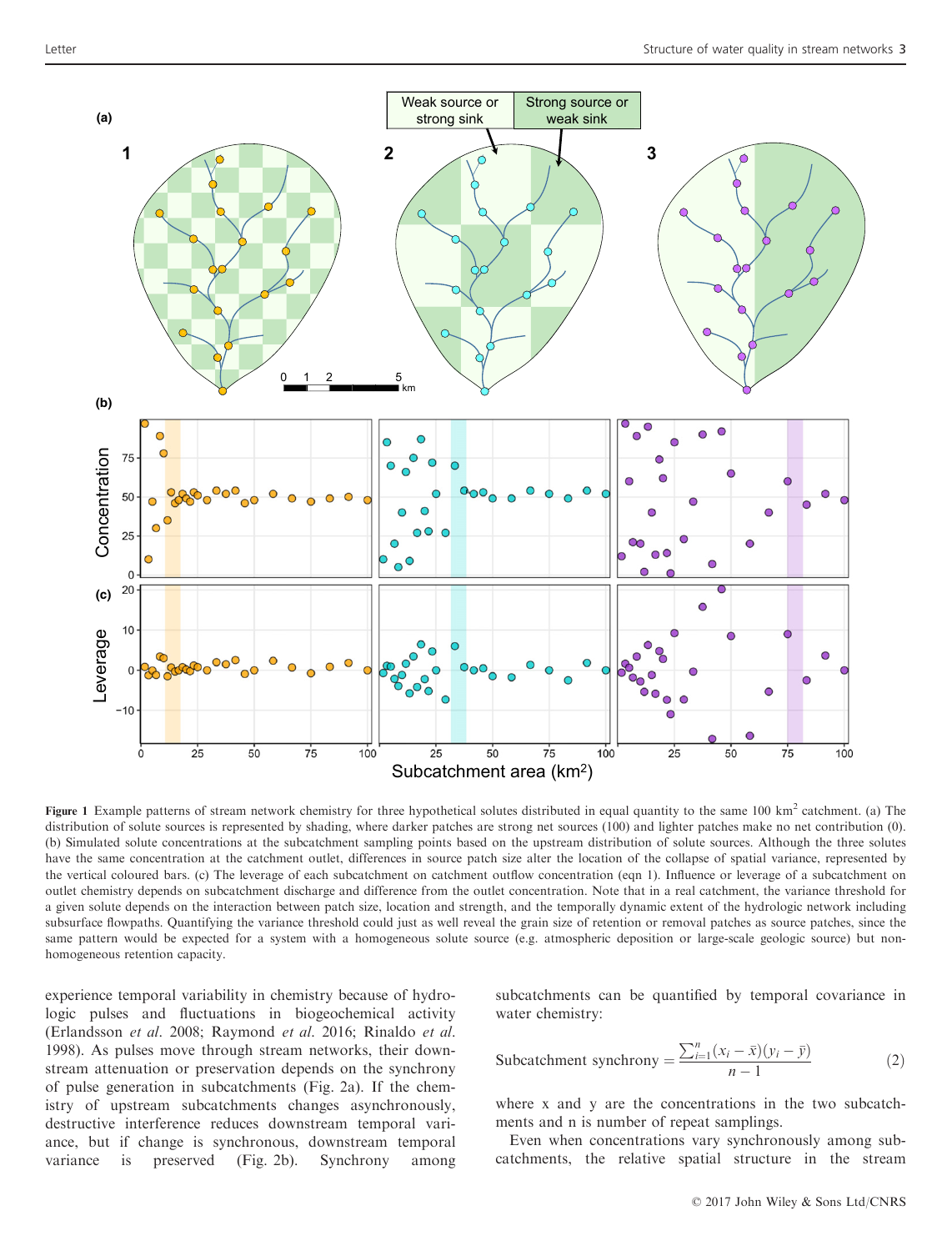

Figure 2 Synchrony among subcatchments determines expected patterns of spatial and temporal variability in water chemistry. (a) Temporal change in concentration of a solute for five subcatchments of an asynchronous and synchronous catchment. Asynchronous subcatchments show little temporal covariance, while the synchronous subcatchments show complete covariance. (b) The temporal coefficient of variation (CV) for a larger set of nested subcatchments in the two catchments. For the asynchronous catchment, temporal variance decreases moving downstream because of destructive interference of chemical signals, while there is no change in variance in the synchronous catchment. (c) The predicted relationship between temporal variability (CV) and spatial stability (the rank correlation  $(r<sub>s</sub>)$ ) between an individual sampling and the long-term flow-weighted mean or flux) for multiple asynchronous and synchronous catchments. In the asynchronous catchments, the representativeness of a snapshot sampling (spatial stability) decreases strongly with temporal variability (CV) because of reshuffling of subcatchment rank. In highly synchronous catchments, spatial stability is more resilient to temporal variation.

network can change if amplitudes are different (Fig. 2a). Spatial stability of water chemistry patterns can be directly calculated with the rank correlation  $(r<sub>s</sub>)$  between instantaneous and long-term subcatchment concentrations:

$$
\text{Spatial stability} = \frac{\text{covariance}(RC_t, RC_{\bar{t}})}{\sigma_{RC_t}\sigma_{RC_{\bar{t}}}}
$$
\n
$$
\tag{3}
$$

where spatial stability is the correlation coefficient between the rank concentrations of subcatchments at the time of synoptic sampling  $(RC_t)$  and the rank of the long-term flowweighted concentrations or loads ( $RC<sub>t</sub>$ ), and  $\sigma$  is the standard deviation. Subcatchment synchrony and spatial stability are complementary because synchrony quantifies similarity in response to hydrologic and biological changes, revealing prevalence of source, transport and processing controls (Moatar et al. 2017) and spatial stability quantifies the temporal representativeness of an instantaneous sampling.

From an applied perspective, spatial stability in subcatchment water chemistry determines the sampling frequency

an asynchronous catchment, destructive interference among subcatchments means downstream monitoring stations will underestimate extreme conditions in contributing subcatchments (Fig. 2b). Accurate quantification of temporal variability is particularly important for aquatic organisms, because minimum and maximum concentrations or conditions (e.g. oxygen and temperature) are often more important to survival than mean values, and where shifts in extremes can indicate imminent state changes (Davis et al. 2010). Ultimately, these two indices are interrelated, because in more synchronous catchments the spatial stability is more resilient to temporal variability (Fig. 2c).

necessary to locate high-leverage subcatchments (Figs. 2a and 1c) and evaluate predicted critical source areas (Heathwaite 2010; Liu et al. 2016; White et al. 2009), while subcatchment synchrony determines the temporal representativeness of high-frequency monitoring stations. In a synchronous catchment where pulses of pollutants are propagated in chorus (Fig. 2b), a single station anywhere in the network may capture the amplitude of water quality fluctuations. However, in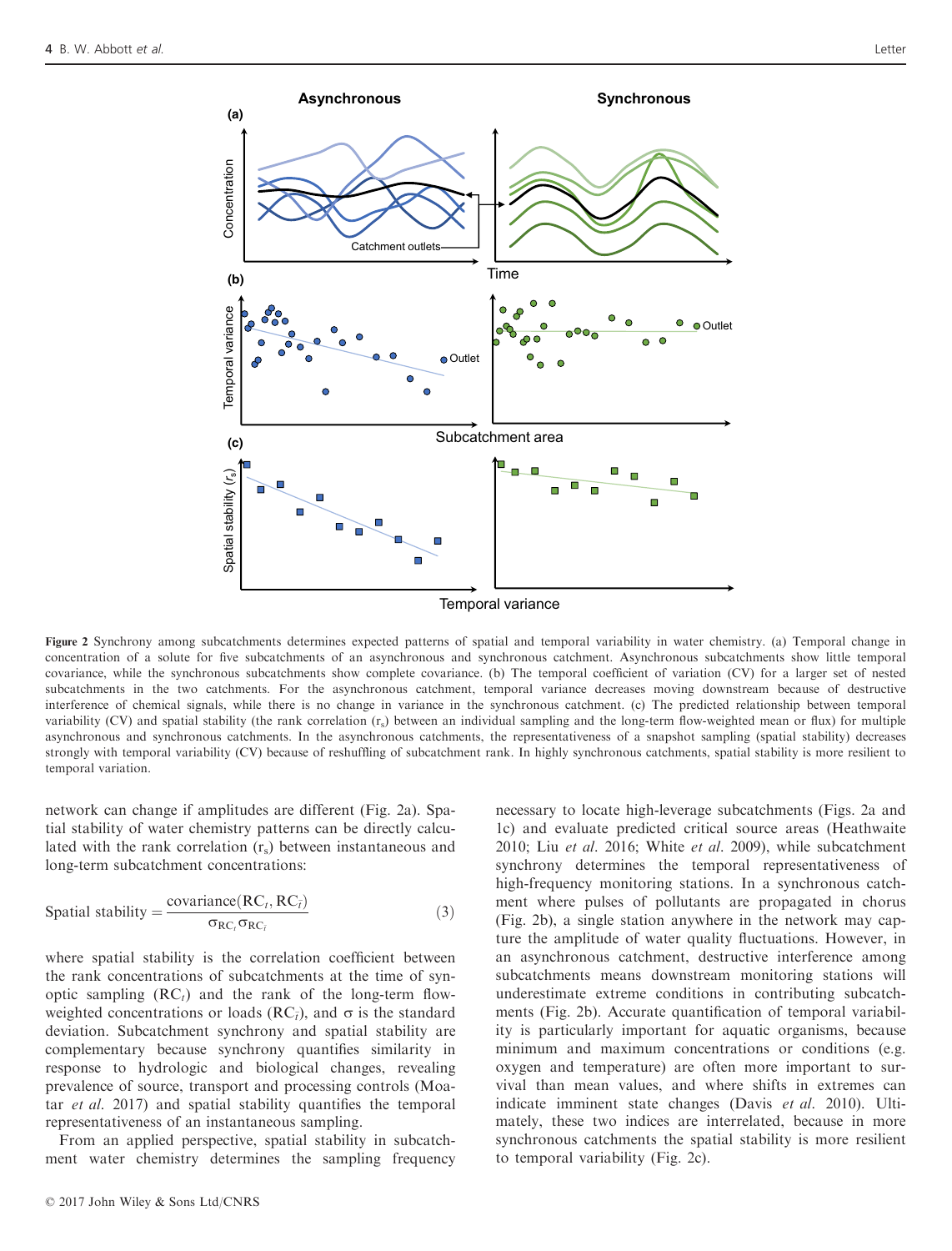#### Site characteristics and sampling design

We quantified spatial variance thresholds, subcatchment leverage, subcatchment synchrony and spatial stability in two sets of nested catchments in north-western France (Fig. S1). The Rance and Couesnon catchments are  $c$ . 360 km<sup>2</sup> and have over 80% agricultural land use, primarily pastureland for dairy cows, corn and wheat (Table S1). Nutrient concentrations in the area are very high, frequently triggering estuarine algal blooms (Gascuel-Odoux et al. 2010; Perrot et al. 2014). The climate is oceanic with average monthly temperature ranging from 18°C in July to 5°C in December, and mean annual precipitation averaging 970 mm, a third of which occurs from October to December (Thomas et al. 2016).

Starting in November 2004, repeat synoptic sampling occurred in 26 subcatchments of the Couesnon with an initial goal of identifying land-use parameters driving differences in DOC and  $NO<sub>3</sub><sup>-</sup>$  concentrations. Detailed land use was determined for the entirety of each subcatchment and for the area of potential wetlands closest to the stream network (Medde et al. 2014). The subcatchments were sampled 13 times (approximately, every 2 weeks), but when no clear correlations emerged with catchment characteristics (Table S2), sampling was abandoned in 2005. After identifying 30 comparable locations in the Rance catchment, 50 km to the west, sampling resumed in both catchments from May 2006 to January 2007. Sampling spanned over 90% of the observed range of daily discharge for the Couesnon and over 70% for the Rance. In November 2015 and March 2016, we resampled 21 of the original 56 subcatchments during the low- and high-flow periods respectively. Because the outlet of the Rance is intermittently inundated by a small reservoir, we calculated outlet solute concentrations assuming conservative mixing of the three tributaries immediately upstream of the confluence with the reservoir. Calculated values agreed well with measured values for dates when the outlet was not inundated.

Samples were filtered in the field with pre-rinsed  $0.2 \mu m$  cellulose acetate filters (Millipore Millex-GV), and analysed within a week. Quantified analytes had a wide range of reactivities and sources, and included many common water quality parameters. Anions  $(NO_3^-, NO_2^-, SO_4^{2-}, Cl^-, F^-, PO_4^{3-}$  and Br<sup>-</sup>) were quantified by ion chromatography (Dionex<sup>TM</sup> DX 100; accuracy  $\pm$  2.5%) and dissolved organic and inorganic carbon (DOC and DIC) were quantified with a total carbon analyser after coming to equilibrium with the atmosphere (Shimadzu TOC 5050; accuracy  $\pm$  5%). Specific ultra-violet absorbance at 254 nm  $(SUVA<sub>254</sub>)$ , an indicator of DOC aromaticity and source (Weishaar et al. 2003), was calculated from absorption (UVI-KON XS, Bio-Tek). For concentrations below the detection limit, we assigned values of half the limit of quantification, which affected less than 5% of all measurements except  $PO_4^3$ ,  $NO_2^$ and Br<sup>-</sup>, which had between 25 and 72% of sites below detection depending on the catchment and sampling. Despite these detection issues, which are common for these parameters, we retained them in the analysis because of their ecohydrologic relevance.

# Statistical determination of spatial and temporal variance

We determined spatial variance thresholds among subcatchments using the pruned exact linear time (PELT) method (Killick et al. 2012), which compares differences among sequential data points (in this case, ordered by subcatchment size) to partition the series into clusters with statistically distinct variances (Jackson et al. 2005). PELT is computationally frugal and robust to unevenly spaced points (Jackson et al. 2005; Killick et al. 2012). We determined variance thresholds for each watershed independently using flow-weighted concentrations over the whole sampling period, and after binning the data into four groups separated by hydrologic quartiles to test how water discharge affected spatial variance (Table S2), using the 'changepoint' package of R version 3.3.0 (R Core Team 2016). Following eqns 1–3, we calculated subcatchment leverage, synchrony and spatial stability with scaled data (subtracted catchment mean and divided by the standard deviation), which did not affect the statistical results, but facilitated comparison between parameters with different magnitudes. For subcatchment synchrony, we averaged the pairwise covariance between all subcatchments for each catchment and parameter. The resulting scaled covariance represents the joint variability across all subcatchments and sampling dates (i.e. the proportion of subcatchments and time steps where concentration changed in the same direction for a given parameter).

#### RESULTS

#### Persistent thresholds of spatial variance and stable subcatchment structure

While subcatchments had diverse land use and land cover (Table S1), relationships between catchment characteristics and flow-weighted concentrations were typically weak (nonsignificant or low correlations), and differed by catchment (Table S2). Catchment characteristics in potential wetlands near the stream network were not systematically better at predicting water chemistry than whole-catchment values (Table S2). Spatial variance in concentration decreased with increasing subcatchment size for all parameters, with concentrations trending towards the overall catchment mean, suggesting conservative propagation of headwater signals with limited in-stream modification (Figs. 3a, S2). Spatial variance thresholds occurred between 18 and 68  $km<sup>2</sup>$  for most parameters, except for DIC in both catchments, and  $Cl^-$  and  $F^-$  in the Rance, which had thresholds from 113 to 216  $\text{km}^2$ (Figs. 3a, S2A). Variance thresholds were stable across flow conditions for 72 of the 80 parameter by flow quarter combinations (Table S3), suggesting that patch locations and stream network topology determined spatial patterns, rather than changes in hydrology and biogeochemical processing. The relative scale of variance thresholds for different parameters among the two catchments generally followed the same patterns (e.g. larger for DIC, smaller for  $PO_4^3$ ). Subcatchment leverage followed the expected pattern (Fig. 1c), with highest leverage at spatial scales just larger than variance thresholds (Fig. S3). Most parameters showed moderate to low leverage, with no single subcatchment accounting for more than 25% of outflow concentration. However, several subcatchments had extremely high leverage for  $PO_4^{3-}$  and  $NO_2^-$  (>1000%), indicating substantial retention or removal of these solutes before reaching the catchment outlet (Fig. S3).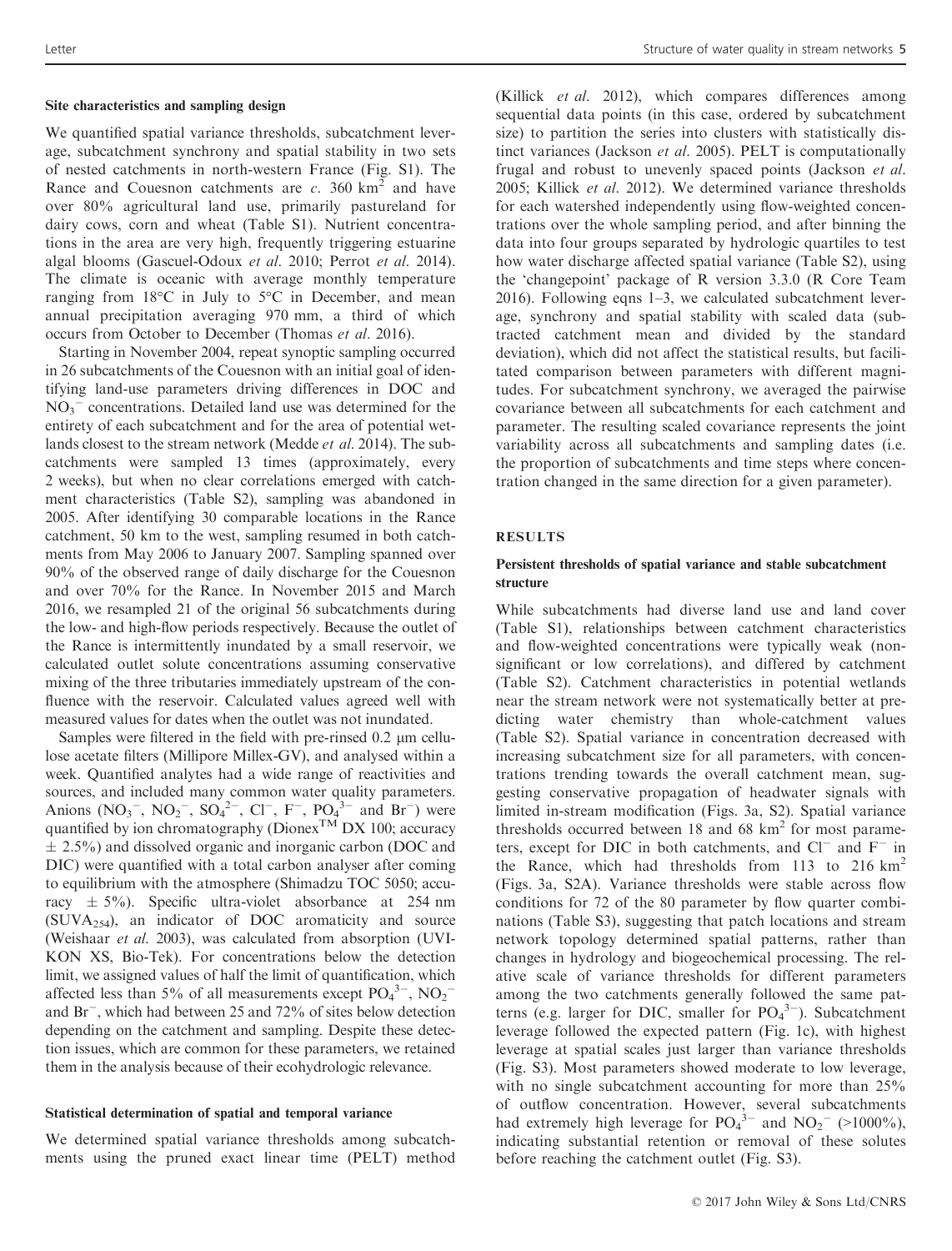

Figure 3 Variability in concentration and temporal variance for subcatchments of differing sizes in the Couesnon (blue) and Rance (orange) catchments. (a) Scaled, flow-weighted mean values for dissolved organic carbon (DOC), nitrate (NO<sub>3</sub><sup>-</sup>), dissolved inorganic carbon (DIC) and phosphate (PO<sub>4</sub><sup>3-</sup>) from 26 Couesnon subcatchments and 30 Rance subcatchments (Fig. S1). Error bars represent bootstrapped nonparametric 95% confidence intervals of the scaled, flow-weighted mean for repeat samples from each subcatchment ( $n = 6$  for Rance,  $n = 18$  for Couesnon). The vertical coloured bands represent statistical changes in spatial variance among subcatchments based on change point analysis implemented for each catchment separately. (b) The relationship between temporal variability (scaled CV of repeat samplings for each subcatchment) and catchment size. Concentrations and CVs for each catchment were scaled by subtracting the mean and dividing by the standard deviation to facilitate comparison of changes in variance and evaluate convergence towards the catchment mean (0 on the Y-axis).

Despite large changes in discharge and concentration (Figs. S4–S6), subcatchment water chemistry showed strong spatial stability for most parameters, meaning the relative rank of subcatchment concentrations changed little across flow conditions (Figs. 4, S7). Spatial stability of water quality among subcatchments was particularly strong for DOC, DIC,  $NO<sub>3</sub><sup>-</sup>$  and several anions (Fig. 5). The parameters with consistently low or variable spatial stability  $(PO_4^{3-}$ ,  $NO_2^-$  and Br<sup>-</sup>) had a large number of samples at or below the detection limit, artificially decreasing estimates of spatial stability. During the first storm after the summer low-flow period in 2005, spatial stability dropped substantially for most parameters, indicating a spatial reorganisation of water quality in the Couesnon catchment (Fig. 4).

Subcatchment synchrony (mean covariance among subcatchments), varied from less than 0.25 for some anions to 0.81 for DOC in the Couesnon (Fig. 5B), depending on the consistency

of concentration-discharge responses among subcatchments (Fig. S4). SUV $A_{254}$  was substantially less synchronous than DOC (Figs. 4-5), suggesting diversity in DOC sources despite synchronous fluctuations in bulk DOC concentration. Among parameters, spatial stability and synchrony were unrelated to temporal variance (Fig. 5), demonstrating that the overall magnitude of temporal variance did not determine spatial or temporal representativeness. Contrary to our hypotheses (Fig. 2), synchrony and spatial stability were unrelated (Fig. 5C), demonstrating that large differences in concentration among subcatchments can create spatial stability independent of synchrony.

#### Clearer temporal signals at smaller scales and decadal stability in structure

Temporal variance did not systematically decrease with increasing spatial scale (Figs. 3B, S2B). Instead, temporal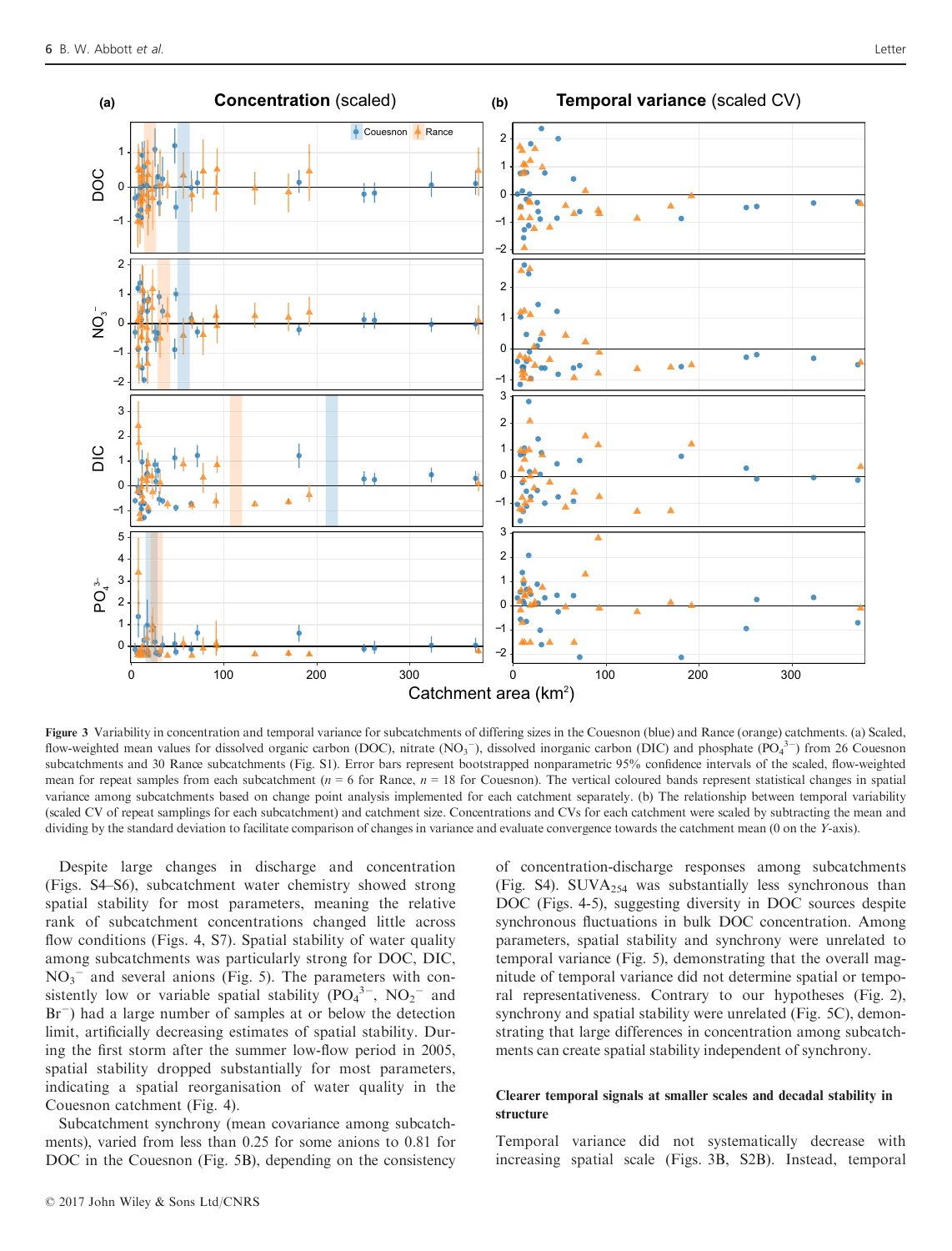

Figure 4 (a) and (b) Spatial representativeness of individual synoptic samplings in the Couesnon River as quantified by spatial stability: the rank correlation  $(r<sub>s</sub>)$  between the snapshot subcatchment concentrations and flow-weighted means. A value of 1 means that the sampling date perfectly predicts the relative flow-weighted mean concentration of the whole observation period. (c) Daily discharge of the Couesnon River and timing of samplings. See Fig. S6 for the same information for the Rance watershed.

variance followed the same pattern observed for spatial variance of subcatchments (Fig. 3a), with greater diversity left of the spatial variance threshold and a convergence towards the catchment mean at the outlet. Subcatchments smaller than the spatial variance threshold showed greater range in variances, but they were equally likely to be more or less dynamic than the catchment outlets. Catchment outlets had temporal variances near the overall catchment mean for most parameters (Figs. 3B, S2B), suggesting variance damping (mixing of strong and weak signals) rather than destructive interference of opposing signals. However,  $NO_3^-$ ,  $SO_4^{2-}$  and  $Br^-$  showed somewhat lower temporal variance at the catchment outlets, attributable to inconsistent or weak concentration-discharge responses among subcatchments (Fig. S4). Relationships between temporal variance and flow-weighted mean differed by parameter, with most biologically reactive parameters

showing greater variance in subcatchments with low concentrations (Fig. S8).

The repeat samplings in 2015 and 2016 were strongly correlated with the flow-weighted mean concentration from 2004 to 2007 for most parameters, suggesting stability of the spatial structure of water chemistry on decadal timescales (Fig. 6). The high-water sampling in the spring of 2016 was more representative of the 2004–2007 means for all parameters except  $NO_3^-$ . DOC,  $PO_4^{3-}$  and  $NO_2^-$  concentrations were lower across most subcatchments in 2015 and 2016, but  $NO<sub>3</sub><sup>-</sup>$ , Cl<sup>-</sup>, SUVA<sub>254</sub> and SO<sub>4</sub><sup>2-</sup> showed no systematic change (Fig. 6).

# DISCUSSION

#### Ecohydrologic explanations for observed patterns in variability

While it is widely held that temporal variability is greater in headwater streams because of their size and reactivity (Creed et al. 2015; Vannote et al. 1980), we found that temporal variance did not systematically decrease with catchment size for most parameters, although the range of temporal variances did diminish. Three, non-exclusive phenomena could be contributing to this unexpected preservation of variability: (1) synchronous hydrologic variation among subcatchments, (2) source-patch homogeneity in small subcatchments and (3) increasing variance from in-stream biogeochemical processes in larger subcatchments. First, water flow determines connectivity between stream and catchment, mediating what landscape components contribute particulate materials and solutes to the stream network at what times. Subsequently, hydrology controls the residence time of those particulates and solutes in different components of the stream network, determining exposure to biogeochemical transformation (Abbott et al. 2016; Pinay et al. 2015; Raymond et al. 2016). Hydrology is also the predominant mode of disturbance in most stream ecosystems (e.g. flood and drought), structuring the ecological community and its capacity to remove or retain carbon and nutrients (Dong et al. 2017; Widder et al. 2014). Consequently, some degree of synchrony is expected in a river system where storm events and changes in evapotranspiration are likely to affect multiple subcatchments near the same time. Moving upstream, the synchrony of hydrologic variability among nearby subcatchments is likely to increase (Hammond & Kolasa 2014; Isaak et al. 2014), potentially counteracting the expected downstream decrease in temporal variance. Second, temporal variability could become more distinct upstream of spatial variance thresholds because of larger relative coverage of source or sink patches with distinct ecohydrologic characteristics. Differences in persistence and connectivity of the dominant patch could cause higher or lower temporal variability in small subcatchments. Several ecohydrologic characteristics have been identified that could mediate temporal variance at the spatial scales observed here, including variability in groundwater contribution and specific discharge (Burns et al. 1998; Lyon et al. 2012; Sivapalan 2003) and changes in subsurface contact time (Wolock et al. 1997). Third, in-stream biogeochemical uptake or mineralisation of carbon and nutrients could create variability unassociated with source fluctuations, particularly for elements that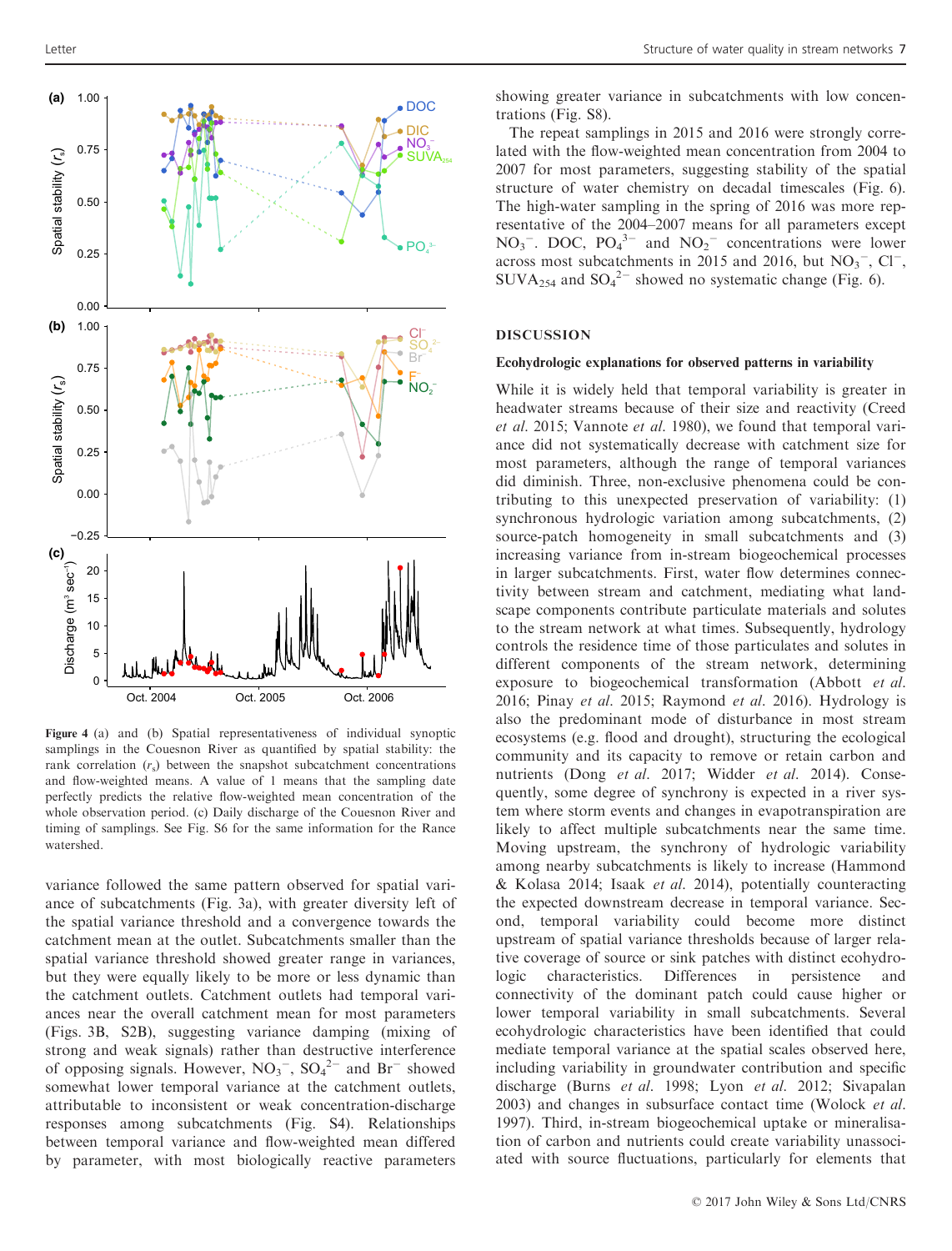

**Figure 5** Relationships among mean spatial stability (rank correlation coefficient  $(r<sub>s</sub>)$  of individual sampling concentrations and the flow-weighted mean), coefficient of variation (CV) as a metric of temporal variability, and subcatchment synchrony (covariance) among subcatchments for all measured parameters. Error bars represent the 95% confidence intervals of the mean.

limit biological activity (Dong et al. 2017; McGuire et al. 2014; Mulholland 2004). Diversity and activity of biological processes become more variable in smaller subcatchments (Alexander et al. 2007; Altermatt 2013; Widder et al. 2014), although the causality of links between biota and water chemistry is not clear. Regardless of the cause, the divergence of temporal variability regimes in small catchments has implications for developing statistical or mechanistic models of ecohydrologic behaviour. Models parameterised with data from a single headwater catchment may be misleading given the diversity of the spatial and temporal dynamics even among adjacent headwater streams. Repeat synoptic sampling of nearby subcatchments should be routine at long-term or

high-frequency monitoring sites to assure representativeness of time series used in model calibration or scaling.

The spatial patterns of most parameters were stable on decadal timescales, despite large changes in nutrient inputs to these catchments over the 12 years of sampling (Aquilina et al. 2012; Kolbe et al. 2016; Poisvert et al. 2017). One explanation for this unexpected spatial stability could be that subcatchments differ substantially in their resilience to solute loading and disturbance. There are myriad characteristics that can alter retention or removal capacity of a subcatchment (Kolbe et al. 2016; Pinay et al. 2015), most of which are not measured or measurable at catchment scales. Ecological parameters that could influence subcatchment resilience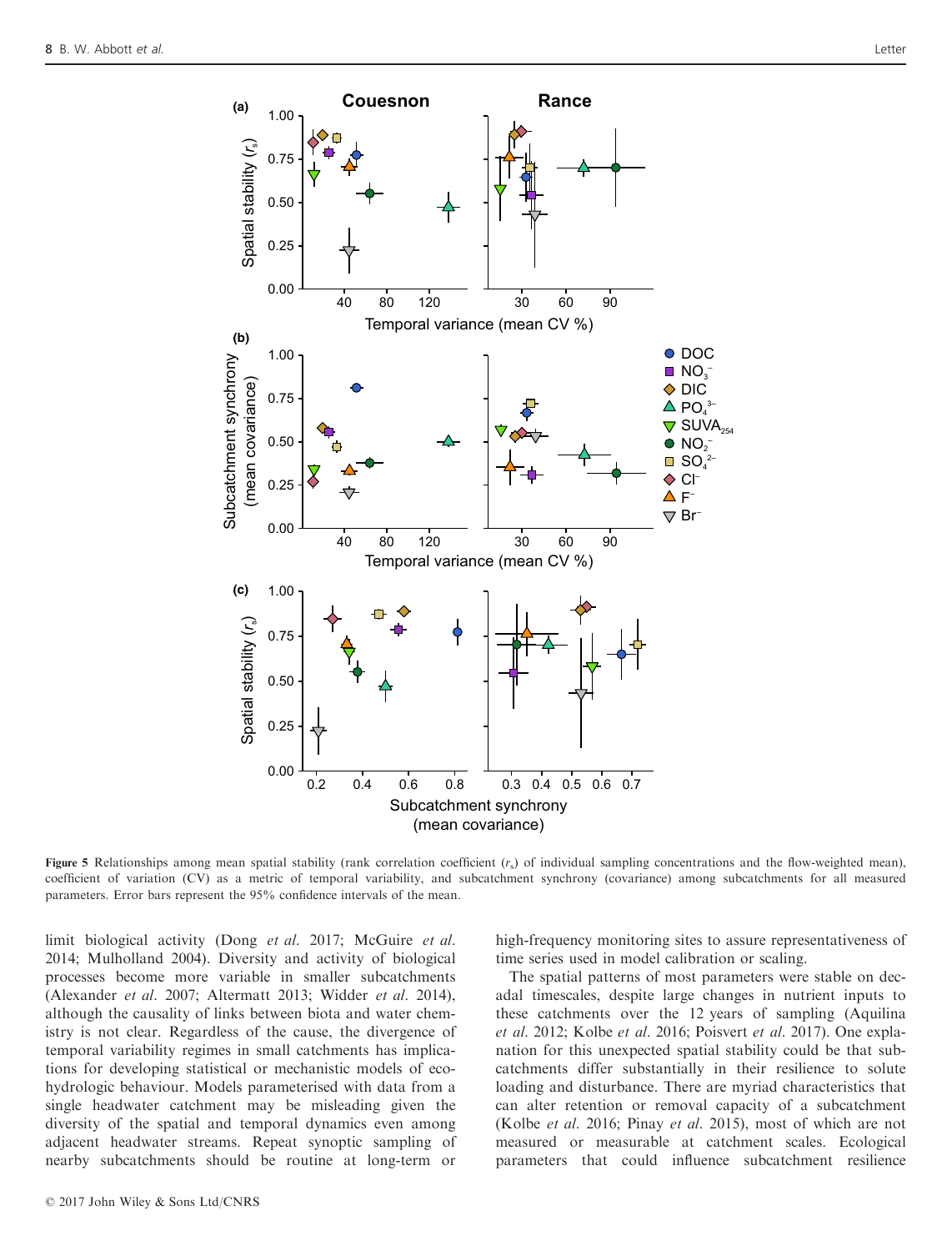

Figure 6 Correlations between the flow-weighted mean concentration for 2004 to 2007 and individual samplings in 2015 and 2016 for the 21 resampled subcatchments. Significant rank correlations ( $\alpha = 0.05$ ) are reported in each panel. Points falling above the 1:1 line were higher in 2015 and 2016 than from 2004 to 2007 and points below the line decreased in the time between.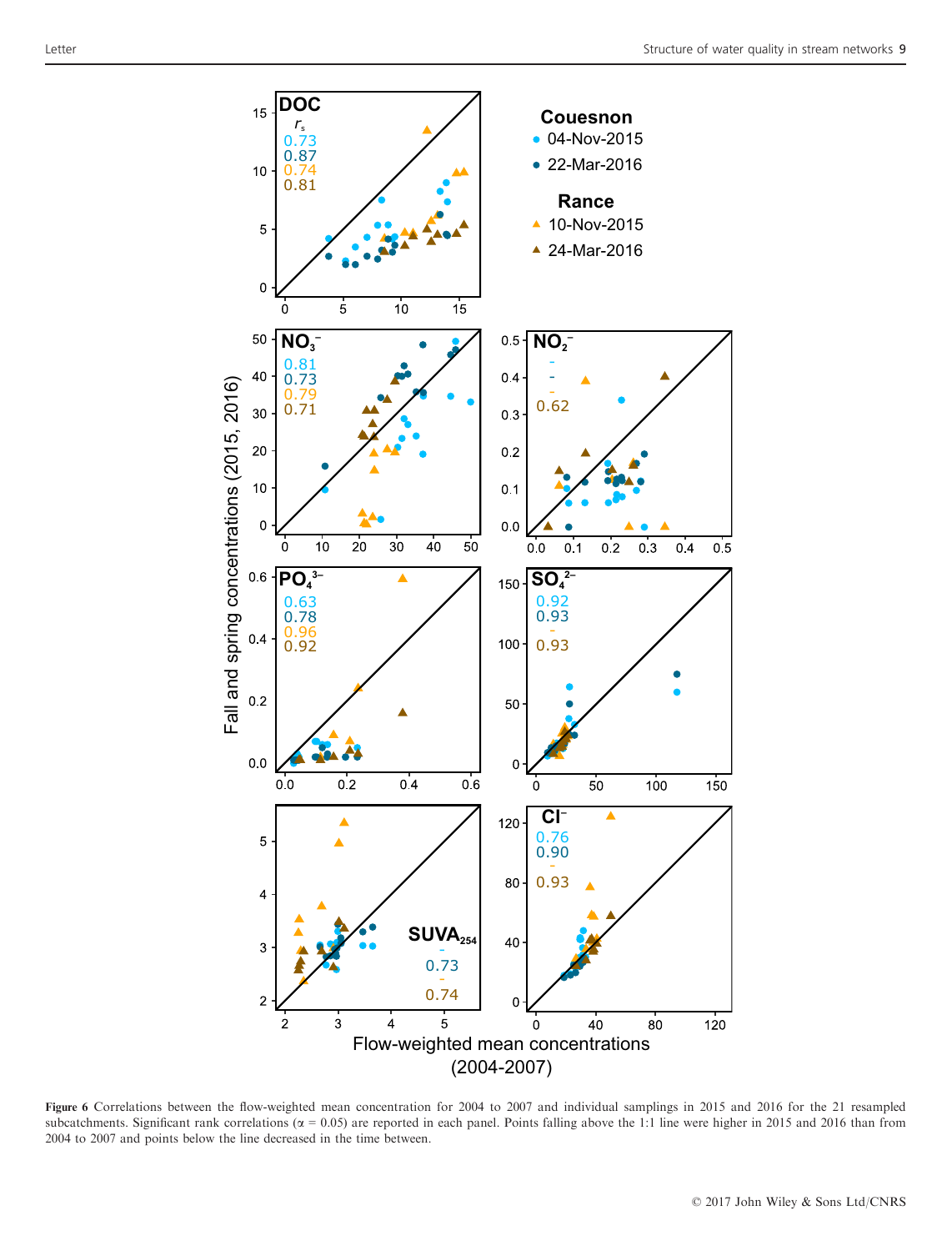include the distribution of preferential flowpaths in soils and aquifers, which determines residence times in different catchment components; the vertical and horizontal distribution of soil properties; differences in biogeochemical activity in the non-saturated zone or groundwater; land-use history; and heterogeneity in near-surface geology. Because agricultural activity is not randomly distributed across the landscape, some of these same inherent characteristics indirectly control land use and associated nutrient loading and disturbance (Odgaard et al. 2013; Thomas et al. 2016; Zabel et al. 2014). For example, in our study area, differences in soil fertility and surface roughness have resulted in the preferential cultivation of subcatchments underlain by schist, which are also more prone to nutrient export than granitic catchments with thicker soils (Thomas et al. 2016). The combined effect of differences in resilience to nutrient loading and associated differences in disturbance regime could explain the observed spatial stability of water chemistry, and more generally, the breakdown in the relationship between nutrient inputs and outputs at the small catchment scale (Brookshire et al. 2009; Burt & Pinay 2005; Lefebvre et al. 2007; Schilling et al. 2013).

#### Implications for monitoring and intervention

While our methods cannot and do not attempt to quantify annual loads or high-frequency dynamics (Kirchner & Neal 2013), the high spatial variability observed among small subcatchments coupled with the persistent spatial stability of water quality suggests that occasional synoptic sampling of subcatchments can provide valuable information for catchment characterisation and management. Specifically, knowing the spatial structure of water quality and the typical grain size of source and sink patches in the landscape could improve site selection for monitoring, restoration and conservation efforts. Interventions applied at spatial scales larger than the variance threshold for the parameter of concern, where subcatchment size is much larger than the grain size of the pollutant drivers and sinks, would be suboptimal at best (treating non-offending areas) and at worst could unnecessarily disturb ecosystems or human activity.

For parameters with high spatial stability, synoptic sampling can allow targeted intervention in the subcatchments with highest leverage, potentially yielding catchment-level improvements (Heathwaite 2010; Liu et al. 2016; Roley et al. 2016). Conversely, efforts to quantify loads with high-frequency monitoring would be most effective downstream of variance thresholds, where the channel integrates multiple patches. While these locations will underestimate the amplitude of temporal variability compared to the most dynamic smaller subcatchments (Temnerud et al. 2010), this bias is not necessarily greater than randomly selecting a subcatchment upstream of the variance threshold, where temporal variability could be much lower than at the catchment outflow (Figs. 3, S2).

In catchments where water quality shows little correlation with observed land use (as is the case here), redistribution of agricultural activity based on subcatchment leverage could improve outflow water chemistry without decreasing agricultural yields. Aligning agricultural activity with subcatchment resilience could improve water quality even in the absence of mechanistic understanding of the proximate causes of that resilience (Musolff et al. 2015; Thomas et al. 2016). While this approach is not socioeconomically feasible in areas where agricultural activity is at capacity (Li et al. 2014), it could optimise land management choices where the extent or intensity of agricultural activity are changing, such as much of the developing world or areas of rural exodus (Thomas et al. 2016). We emphasise that when differences in subcatchment water quality are because of unmeasured differences in land use (e.g. nutrient loading or disturbance) rather than subcatchment resilience to nutrient loading, blind redistribution of agricultural activity could have unforeseen consequences, degrading water quality in previously pristine subcatchments with no net improvement in catchment-level water quality.

## Testing the generality of subcatchment leverage, synchrony and spatial stability

We do not propose that the specific patterns of spatiotemporal variability observed here are general, and we recognise that our conceptual framework needs to be tested with more complete spatial time series of both chemistry and discharge in diverse environments. Spatial stability and synchrony of water chemistry likely differ by biome (Jantze et al. 2015; Krause et al. 2014), although evidence from relatively pristine catchments in temperate (Asano et al. 2009; Zimmer et al. 2013), boreal (Temnerud & Bishop 2005) and desert (Dong et al. 2017; Fisher et al. 1982) regions suggest that the patterns observed here are not unique to agricultural ecosystems. Generally, we predict that ecosystems with less hydrologic variability will show greater chemical stability, while ecosystems with more pronounced seasonal or event-level hydrologic shifts will experience more reorganisations of subcatchment chemistry because of changes in source area, residence time and flowpath (Godsey & Kirchner 2014). Likewise, because topography systematically influences vegetation, soil conditions, hydrology and human activity (Duncan et al. 2013; Thomas et al. 2016), we expect topographic heterogeneity to reduce spatial variance thresholds, creating smaller but more distinct source and sink patches, and less stable spatial patterns. We also predict that limiting nutrients will have less spatial stability than non-limiting nutrients (Dong et al. 2017; Doyle 2005; Mulholland 2004), which are more evenly distributed in the landscape and less influenced by in-stream processes (Basu et al. 2010). However, there are plausible mechanisms that could counteract some of these predicted patterns. For example, synchrony may be higher in ecosystems with greater hydrologic variability, and spatial stability could be greater in heterogeneous landscapes where absolute differences in concentration among subcatchments are larger. Indeed, the lack of correlation between spatial stability and synchrony observed here suggests that the magnitude of concentration differences between subcatchments strongly influences the representativeness of synoptic sampling. On a basic level, quantifying variance thresholds, spatial stability and synchrony in contrasting ecosystems could elucidate links between spatial and temporal variability (Hammond & Kolasa 2014) to generate general understanding of how water, carbon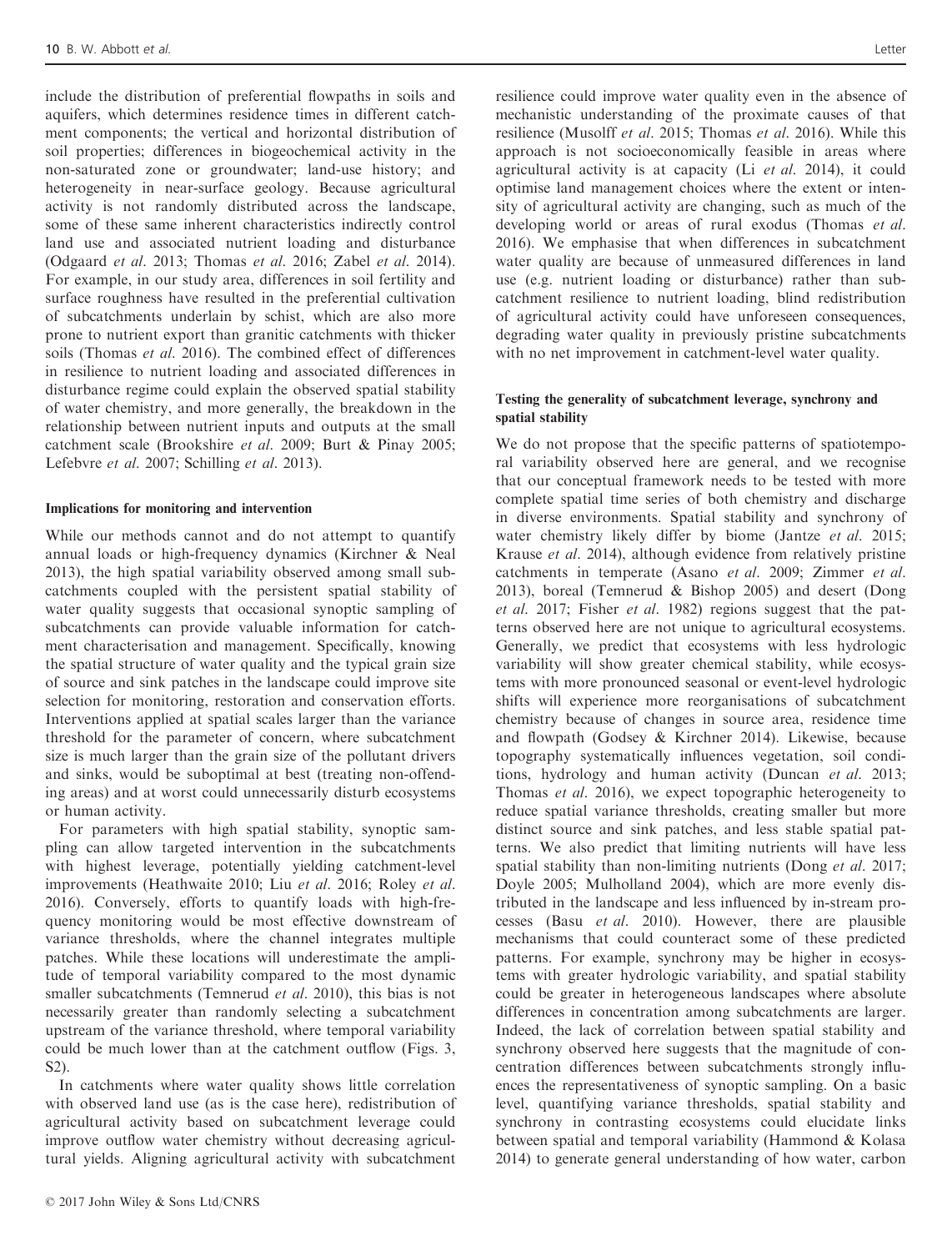and nutrients move through freshwater landscapes (Ward et al. 2017) and cost-effectively inform management decisions in developing and developed countries.

As a final note, we point out that this variance-partitioning approach in no way supplants the need for detailed, high-frequency investigation of concentration and flux dynamics at multiple scales (Blaen et al. 2016; Isaak et al. 2014; Ruhala & Zarnetske 2017). Such studies identify mechanisms ultimately responsible for the temporal and spatial variability revealed by periodic synoptic sampling. The growing number of tools for interpreting and predicting water chemistry in stream networks (Hirsch et al. 2010; McGuire et al. 2014) together with increasingly accessible historical datasets (Burt *et al.* 2011; Kirchner & Neal 2013) are laying the foundation for intercatchment comparisons of spatiotemporal dynamics, potentially moving ecohydrology beyond descriptions of site-specific heterogeneity (Abbott et al. 2016; Krause et al. 2014; McDonnell et al. 2007). To this end, the simple analyses presented here could be widely tested with existing high, medium, or low frequency datasets, including those unsuitable for other network-scale analyses (Hoef et al. 2006; Isaak et al. 2014; McGuire et al. 2014). The interpretation of periodic synoptic sampling in a framework of subcatchment leverage, synchrony and spatial stability could complement high-frequency studies to improve management of socioecological systems and address problems that do not respect disciplinary boundaries between ecology, hydrology and sociology.

# ACKNOWLEDGEMENTS

This project has been funded by the European Union's Seventh Framework Program for research, technological development and demonstration under grant agreement no. 607150 (FP7-PEOPLE-2013-ITN – INTERFACES - Ecohydrological interfaces as critical hotspots for transformations of ecosystem exchange fluxes and biogeochemical cycling). B. Abbott and G. Pinay were also supported by the French EC2CO grant 'Caractérisation hydrologique et biogéochimique de la denitrification dans les paysages.' We thank P. Petitjean for data management.

# AUTHORSHIP

The conceptual framework for this paper emerged from discussions among all authors. Statistical analysis and writing were led by Abbott with support from Pinay, Zarnetske, Gruau and Moatar, and input from all authors. Gruau, Abbott, Gu, and Kolbe led field work and sample processing.

# DATA ACCESSIBILITY STATEMENT

All data are attached as supplementary information to this article.

#### **REFERENCES**

Abbott, B.W., Baranov, V., Mendoza-Lera, C., Nikolakopoulou, M., Harjung, A. & Kolbe, T. et al. (2016). Using multi-tracer inference to move beyond single-catchment ecohydrology. Earth-Sci. Rev., 160, 19–42.

- Alexander, R.B., Boyer, E.W., Smith, R.A., Schwarz, G.E. & Moore, R.B. (2007). The role of headwater streams in downstream water quality. J. Am. Water Resour. Assoc., 43, 41–59.
- Altermatt, F. (2013). Diversity in riverine metacommunities: a network perspective. Aquat. Ecol., 47, 365–377.
- Andreen, W.L. (2004). Water Quality Today Has the Clean Water Act Been a Success? (SSRN Scholarly Paper No. ID 554803). Social Science Research Network, Rochester, New York.
- Aquilina, L., Vergnaud-Ayraud, V., Labasque, T., Bour, O., Molenat, J.  $& Ruiz, L. et al. (2012). Nitrate dynamics in agricultural catchments$ deduced from groundwater dating and long-term nitrate monitoring in surface- and groundwaters. Sci. Total Environ., 435–436, 167–178.
- Asano, Y., Uchida, T., Mimasu, Y. & Ohte, N. (2009). Spatial patterns of stream solute concentrations in a steep mountainous catchment with a homogeneous landscape. Water Resour. Res., 45, W10432.
- Basu, N.B., Destouni, G., Jawitz, J.W., Thompson, S.E., Loukinova, N.V. & Darracq, A. et al. (2010). Nutrient loads exported from managed catchments reveal emergent biogeochemical stationarity. Geophys. Res. Lett., 37, L23404.
- Bishop, K., Buffam, I., Erlandsson, M., Fölster, J., Laudon, H. & Seibert, J. et al. (2008). Aqua incognita: the unknown headwaters. Hydrol. Process., 22, 1239–1242.
- Blaen, P.J., Khamis, K., Lloyd, C.E.M., Bradley, C., Hannah, D. & Krause, S. (2016). Real-time monitoring of nutrients and dissolved organic matter in rivers: capturing event dynamics, technological opportunities and future directions. Sci. Total Environ., 569–570, 647– 660.
- Blöschl, G., Grayson, R.B. & Sivapalan, M. (1995). On the representative elementary area (REA) concept and its utility for distributed rainfallrunoff modelling. Hydrol. Process., 9, 313–330.
- Brookshire, E.N.J., Valett, H.M. & Gerber, S. (2009). Maintenance of terrestrial nutrient loss signatures during in-stream transport. Ecology, 90, 293–299.
- Burns, D.A., Murdoch, P.S., Lawrence, G.B. & Michel, R.L. (1998). Effect of groundwater springs on  $NO<sub>3</sub><sup>-</sup>$  concentrations during summer in Catskill Mountain streams. Water Resour. Res., 34, 1987–1996.
- Burt, T.P. & Pinay, G. (2005). Linking hydrology and biogeochemistry in complex landscapes. Prog. Phys. Geogr., 29, 297–316.
- Burt, T.P., Howden, N.J.K., Worrall, F. & McDonnell, J.J. (2011). On the value of long-term, low-frequency water quality sampling: avoiding throwing the baby out with the bathwater. Hydrol. Process., 25, 828– 830.
- Carpenter, S.R., Caraco, N.F., Correll, D.L., Howarth, R.W., Sharpley, A.N. & Smith, V.H. (1998). Nonpoint pollution of surface waters with phosphorus and nitrogen. Ecol. Appl., 8, 559–568.
- Chapin, F.S., Shaver, G.R., Giblin, A.E., Nadelhoffer, K.J. & Laundre, J.A. (1995). Responses of arctic tundra to experimental and observed changes in climate. Ecology, 76, 694.
- Chapin, F.S., Woodwell, G.M., Randerson, J.T., Rastetter, E.B., Lovett, G.M. & Baldocchi, D.D. et al. (2006). Reconciling carbon-cycle concepts, terminology, and methods. Ecosystems, 9, 1041–1050.
- Creed, I.F., McKnight, D.M., Pellerin, B.A., Green, M.B., Bergamaschi, B.A. & Aiken, G.R. et al. (2015). The river as a chemostat: fresh perspectives on dissolved organic matter flowing down the river continuum. Can. J. Fish Aquat. Sci., 72, 1272–1285.
- Davis, J., Sim, L. & Chambers, J. (2010). Multiple stressors and regime shifts in shallow aquatic ecosystems in antipodean landscapes. Freshw. Biol., 55, 5–18.
- Dent, C.L. & Grimm, N.B. (1999). Spatial heterogeneity of stream water nutrient concentrations over successional time. Ecology, 80, 2283–2298.
- Dong, X., Ruhí, A. & Grimm, N.B. (2017). Evidence for self-organization in determining spatial patterns of stream nutrients, despite primacy of the geomorphic template. Proc. Natl Acad. Sci., 114, E4744-E4752.
- Downing, J. (2012). Global abundance and size distribution of streams and rivers. Inland Waters, 2, 229–236.
- Doyle, M.W. (2005). Incorporating hydrologic variability into nutrient spiraling. J. Geophys. Res. Biogeosciences, 110, G01003.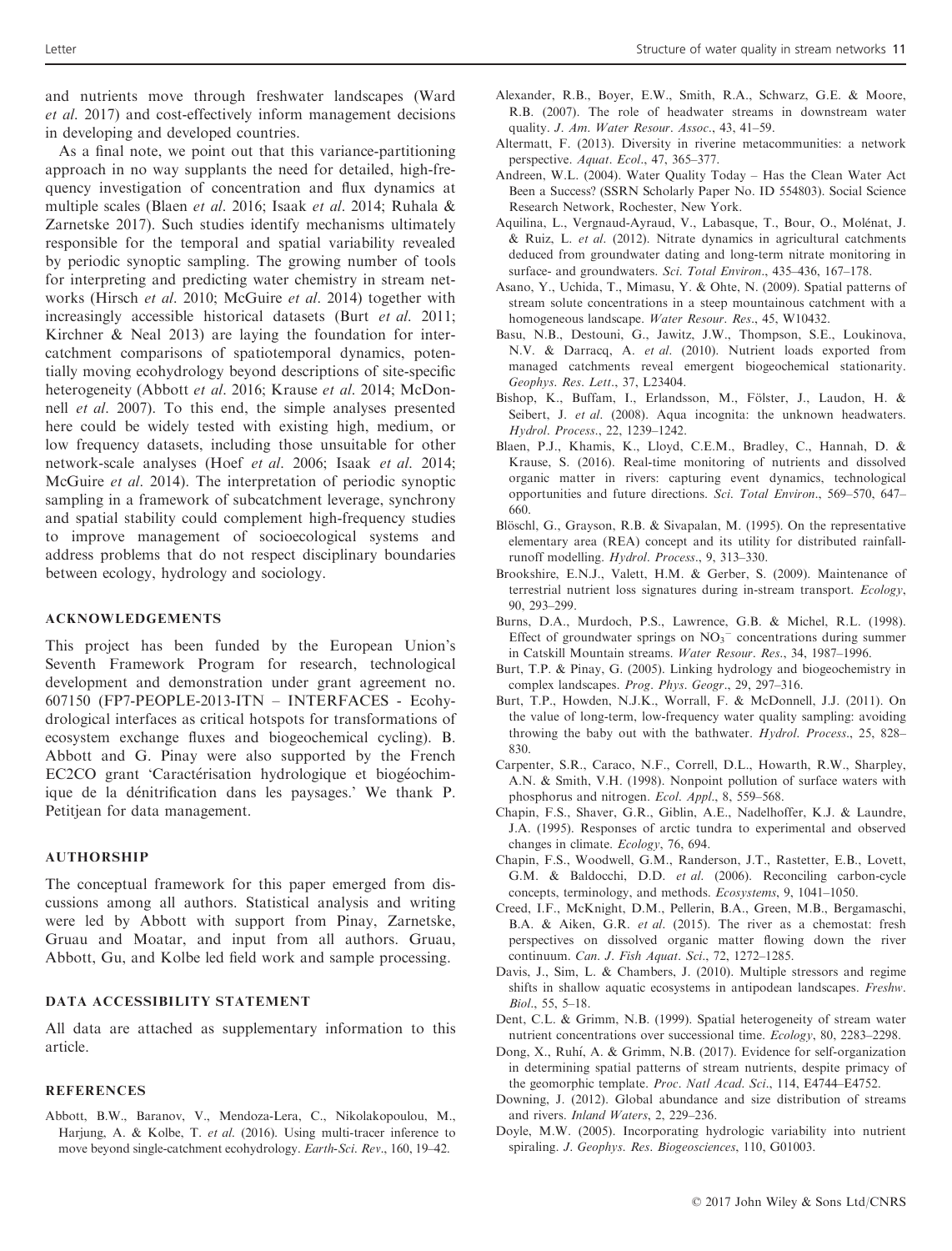- Duncan, J.M., Groffman, P.M. & Band, L.E. (2013). Towards closing the watershed nitrogen budget: spatial and temporal scaling of denitrification. J. Geophys. Res. Biogeosciences, 118, 1105–1119.
- Dupas, R., Jomaa, S., Musolff, A., Borchardt, D. & Rode, M. (2016). Disentangling the influence of hydroclimatic patterns and agricultural management on river nitrate dynamics from sub-hourly to decadal time scales. Sci. Total Environ., 571, 791-800.
- Erlandsson, M., Buffam, I., Fölster, J., Laudon, H., Temnerud, J. & Weyhenmeyer, G.A. et al. (2008). Thirty-five years of synchrony in the organic matter concentrations of Swedish rivers explained by variation in flow and sulphate. Glob. Change Biol., 14, 1191–1198.
- Fisher, S.G., Gray, L.J., Grimm, N.B. & Busch, D.E. (1982). Temporal succession in a desert stream ecosystem following flash flooding. Ecol. Monogr., 52, 93.
- Foley, J.A., Ramankutty, N., Brauman, K.A., Cassidy, E.S., Gerber, J.S. & Johnston, M. et al. (2011). Solutions for a cultivated planet. Nature, 478, 337–342.
- Gascuel-Odoux, C., Aurousseau, P., Durand, P., Ruiz, L. & Molenat, J. (2010). The role of climate on inter-annual variation in stream nitrate fluxes and concentrations. Sci. Total Environ., 408, 5657-5666.
- Godsey, S.E. & Kirchner, J.W. (2014). Dynamic, discontinuous stream networks: hydrologically driven variations in active drainage density, flowing channels and stream order. *Hydrol. Process.*, 28, 5791–5803.
- Gruber, N. & Galloway, J.N. (2008). An Earth-system perspective of the global nitrogen cycle. Nature, 451, 293–296.
- Gundry, S., Wright, J. & Conroy, R. (2004). A systematic review of the health outcomes related to household water quality in developing countries. J. Water Health, 2, 1–13.
- Hammond, M.P. & Kolasa, J. (2014). Spatial variation as a tool for inferring temporal variation and diagnosing types of mechanisms in ecosystems. PLoS ONE, 9, e89245.
- Haygarth, P.M., Condron, L.M., Heathwaite, A.L., Turner, B.L. & Harris, G.P. (2005). The phosphorus transfer continuum: linking source to impact with an interdisciplinary and multi-scaled approach. Sci. Total Environ., 344, 5–14.
- Heathwaite, A.L. (2010). Multiple stressors on water availability at global to catchment scales: understanding human impact on nutrient cycles to protect water quality and water availability in the long term. Freshw. Biol., 55, 241–257.
- Hering, D., Borja, A., Carstensen, J., Carvalho, L., Elliott, M. & Feld, C.K. et al. (2010). The European Water Framework Directive at the age of 10: a critical review of the achievements with recommendations for the future. Sci. Total Environ., 408, 4007–4019.
- Hirsch, R.M., Moyer, D.L. & Archfield, S.A. (2010). Weighted Regressions on Time, Discharge, and Season (WRTDS), with an application to Chesapeake Bay river inputs. J. Am. Water Resour. Assoc., 46, 857–880.
- Hoef, J.M.V., Peterson, E. & Theobald, D. (2006). Spatial statistical models that use flow and stream distance. Environ. Ecol. Stat., 13, 449– 464.
- Horne, J.K. & Schneider, D.C. (1995). Spatial variance in ecology. Oikos, 74, 18–26.
- Howarth, R.W. (2008). Coastal nitrogen pollution: a review of sources and trends globally and regionally. Harmful Algae, HABs and Eutrophication, 8, 14–20.
- Isaak, D.J., Peterson, E.E., Ver Hoef, J.M., Wenger, S.J., Falke, J.A. & Torgersen, C.E. et al. (2014). Applications of spatial statistical network models to stream data: spatial statistical network models for stream data. Wiley Interdiscip. Rev. Water, 1, 277–294.
- Jackson, B., Scargle, J.D., Barnes, D., Arabhi, S., Alt, A. & Gioumousis, P. et al. (2005). An algorithm for optimal partitioning of data on an interval. IEEE Signal Process. Lett., 12, 105–108.
- Jantze, E.J., Laudon, H., Dahlke, H.E. & Lyon, S.W. (2015). Spatial variability of dissolved organic and inorganic carbon in subarctic headwater streams. Arct. Antarct. Alp. Res., 47, 529–546.
- Jarvie, H.P., Sharpley, A.N., Withers, P.J.A., Scott, J.T., Haggard, B.E. & Neal, C. (2013). Phosphorus mitigation to control river

eutrophication: murky waters, inconvenient truths, and "postnormal" science. J. Environ. Qual., 42, 295–304.

- Jenny, J.-P., Normandeau, A., Francus, P., Taranu, Z.E., Gregory-Eaves, I. & Lapointe, F. et al. (2016). Urban point sources of nutrients were the leading cause for the historical spread of hypoxia across European lakes. Proc. Natl Acad. Sci., 113, 201605480.
- Jordan, T.E., Correll, D.L. & Weller, D.E. (1997). Relating nutrient discharges from watersheds to land use and streamflow variability. Water Resour. Res., 33, 2579–2590.
- Karlsen, R.H., Grabs, T., Bishop, K., Buffam, I., Laudon, H. & Seibert, J. (2016). Landscape controls on spatiotemporal discharge variability in a boreal catchment. Water Resour. Res., 52, 6541–6556.
- Kaufmann, P.R., Herlihy, A.T., Mitch, M.E., Messer, J.J. & Overton, W.S. (1991). Stream chemistry in the eastern United States: 1. Synoptic survey design, acid-base status, and regional patterns. Water Resour. Res., 27, 611–627.
- Killick, R., Fearnhead, P. & Eckley, I.A. (2012). Optimal detection of changepoints with a linear computational cost. J. Am. Stat. Assoc., 107, 1590–1598.
- Kirchner, J.W. & Neal, C. (2013). Universal fractal scaling in stream chemistry and its implications for solute transport and water quality trend detection. Proc. Natl Acad. Sci., 110, 12213–12218.
- Kirchner, J.W., Feng, X., Neal, C. & Robson, A.J. (2004). The fine structure of water-quality dynamics: the (high-frequency) wave of the future. Hydrol. Process., 18, 1353–1359.
- Kolbe, T., Marcais, J., Thomas, Z., Abbott, B.W., de Dreuzy, J.-R. & Rousseau-Gueutin, P. et al. (2016). Coupling 3D groundwater modeling with CFC-based age dating to classify local groundwater circulation in an unconfined crystalline aquifer. J. Hydrol., 543 (Part A) 31–46.
- Krause, S., Freer, J., Hannah, D.M., Howden, N.J.K., Wagener, T. & Worrall, F. (2014). Catchment similarity concepts for understanding dynamic biogeochemical behaviour of river basins. Hydrol. Process., 28, 1554–1560.
- Lefebvre, S., Clément, J.-C., Pinay, G., Thenail, C., Durand, P. & Marmonier, P. (2007). 15n-nitrate signature in low-order streams: effects of land cover and agricultural practices. Ecol. Appl., 17, 2333– 2346.
- Li, Y., Yang, X., Cai, H., Xiao, L., Xu, X. & Liu, L. (2014). Topographical characteristics of agricultural potential productivity during cropland transformation in china. Sustainability, 7, 96–110.
- Liu, J. & Yang, W. (2012). Water sustainability for China and beyond. Science, 337, 649–650.
- Liu, R., Xu, F., Zhang, P., Yu, W. & Men, C. (2016). Identifying nonpoint source critical source areas based on multi-factors at a basin scale with SWAT. *J. Hydrol.*, 533, 379-388.
- Lowe, W.H., Likens, G.E. & Power, M.E. (2006). Linking scales in stream ecology. Bioscience, 56, 591–597.
- Lyon, S.W., Nathanson, M., Spans, A., Grabs, T., Laudon, H. & Temnerud, J. et al. (2012). Specific discharge variability in a boreal landscape. Water Resour. Res., 48, W08506.
- McDonnell, J.J. & Beven, K. (2014). Debates—The future of hydrological sciences: a (common) path forward? A call to action aimed at understanding velocities, celerities and residence time distributions of the headwater hydrograph. Water Resour. Res., 50, 5342–5350.
- McDonnell, J.J., Sivapalan, M., Vache, K., Dunn, S., Grant, G. & Haggerty, R. et al. (2007). Moving beyond heterogeneity and process complexity: a new vision for watershed hydrology. Water Resour. Res., 43, W07301.
- McGuire, K.J., Torgersen, C.E., Likens, G.E., Buso, D.C., Lowe, W.H. & Bailey, S.W. (2014). Network analysis reveals multiscale controls on streamwater chemistry. Proc. Natl Acad. Sci., 111, 7030–7035.
- Medde, E.T., Berthier, L., Bardy, M., Chenu, J.P., Guzmova, L. & Laroche, B. et al. (2014). Enveloppes des milieux potentiellement humides de la France metropolitaine. Programme de modelisation des milieux potentiellement humides de France. Ministère d'Ecologie, du Développement Durable et de l'Energie, Rennes, France.